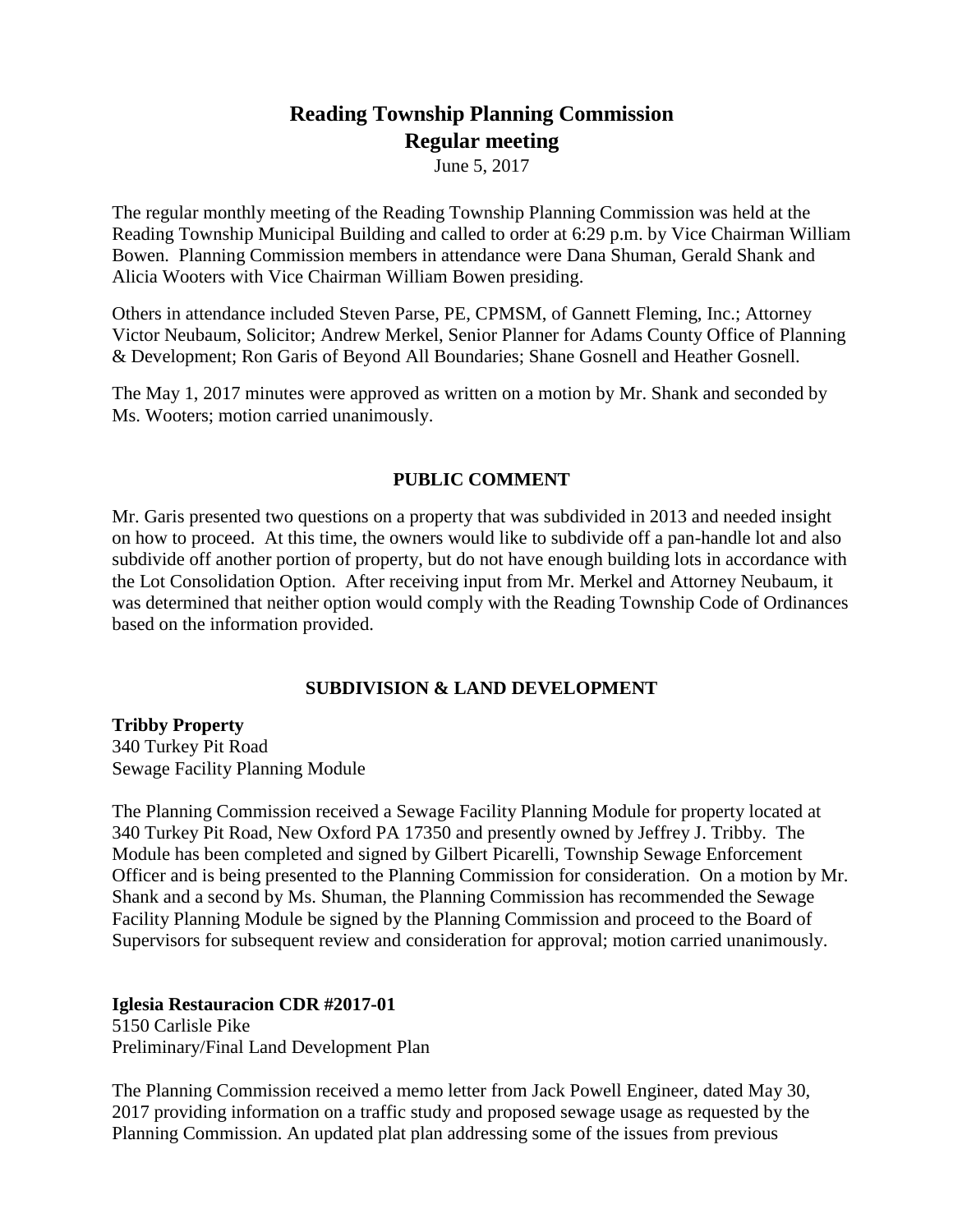comment reports has been submitted to Mr. Mains, but the submission was not received in his office until June 2, 2017, not allowing sufficient time for review or comment at this meeting. Mr. Parse stated Mr. Mains agrees that one EDU is sufficient for the property based on the usage and no kitchen facility being proposed for the building. The Planning Commission reviewed the traffic study and on a motion by Mr. Shank and a second by Ms. Wooters, the Planning Commission has recommended the Municipal Awareness Letter be signed by the Planning Commission and be given to Mr. Powell to submit to the Pennsylvania Department of Transportation for consideration of a Low Volume Driveway Highway Occupancy Permit; motion carried unanimously.

#### **ZONING HEARING**

**Todd C. Racey #2017-01Z** 4862 Carlisle Pike

The Planning Commission received the notice of decision rendered by the Zoning Hearing Board dated May 17, 2017. Based on the information provided as to the reason behind the decision, Attorney Neubaum asked the Planning Commission to consider an Ordinance update that would allow this type of usage in the Land Conservation District by Special Exception with conditions. Mr. Merkel stated he has sample wording that can be forwarded to Attorney Neubaum to assist in writing an Ordinance update. Another important factor to consider is whether this update will cover a principal use or accessory use for the property. After discussing the potential positive impact on the Township and the continual use of the land for diverse purposes, a motion was made by Mr. Shank and a second by Ms. Wooters to have Attorney Neubaum draft a sample Ordinance update to review and discuss at the July Planning Commission meeting; motion carried unanimously.

#### **MISCELLANEOUS**

### **On-Lot and Community Sewage Systems**

Attorney Neubaum presented a final draft of the updates that are being proposed to change Part 2 of Chapter 18 of the Reading Township Code of Ordinances. Mr. Parse stated that Mr. Mains has also reviewed the changes and is satisfied the final draft is ready to proceed. On a motion by Ms. Wooters and a second by Ms. Shuman, the Planning Commission has recommended Ordinance 2017-01 to enact Chapter 18 Part 2 of the Reading Township Code of Ordinances, §18-201 through §18-215 On-Lot and Community Sewage Systems proceed to the Board of Supervisors for subsequent review and consideration for approval; motion carried unanimously.

# **Hampton Alley Reconstruction/Restriction Study**

The Planning Commission received the engineering study completed by Advantage Engineers providing an analysis of the existing pavement sections for the alleys located in Hampton. Mr. Parse provided an overview of the statistics and the limitations the alleys have due to the minimum base and subbase. He stated that to begin the process of posting weight limit signs the